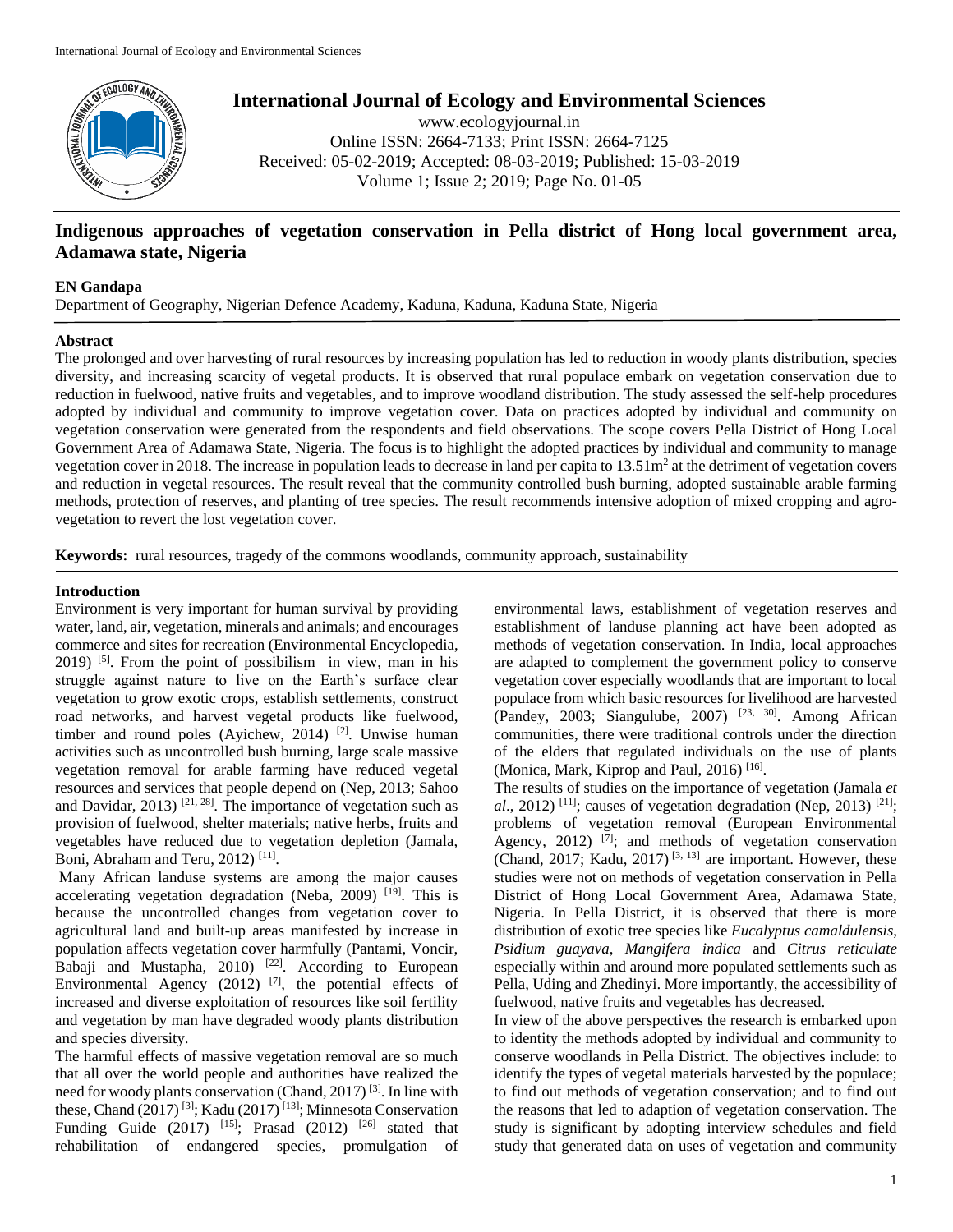base methods of vegetation conservation. It is expected that such data would be useful to environmental policy makers in designing appropriate policy to sustain the vegetation cover of Pella District, Hong Local Government Area of Adamawa State, and elsewhere.

The scope is restricted to Pella District. The concern is to highlight the methods adopted by individual and community to conserve woodland covers in 2018. This is because the individual approach is more reliable and beneficial to the populace than governmental approach. Vegetation conservation within this study are practices used by the individual or community to regenerate and protect of both native and exotic tree species through adoption of low-cost, useful trees, and based on cultural beliefs and values**.**

# **Geographical Background of the Study Area**

Pella District is one of the major political divisions of Hong Local Government Area of Adamawa State, Nigeria. It is approximately located between latitude  $09^059'N$  to  $10^001'N$  and between longitude 12<sup>0</sup>45'E to13<sup>0</sup>00'E. It was created in 1992 and has an approximate landmass of about 450km<sup>2</sup> . The rainy season usually starts in the month of May and end in October with highest rainfall amount in August and September while dry season is from November to April of the following year. The mean annual rainfall ranges from 700 to 1000mm. The mean daily temperature is between  $36^0$  to  $41^0C$  of the dry season to about  $20^0$  to  $25^0C$ during the wet season (Online Nigeria, 2017)<sup>[22]</sup>. The hottest months are March and April while the coldest is November to January due to the influence of harmattan haze.

The soils are derived from the weathered basement complex and old sedimentary rocks (Gandapa, 2014)<sup>[9]</sup>. The soils are well drained because of the hilly landscape in most areas that reduce water infiltration. Fluvial soils occur on the floodplains of rivers Fa'a, Ngilang, Mba'oa and Bubulum that are associated with crowded woody plant cover, but have been affected destructively by arable farming. The relief and landforms are generally hilly with highlands ranging from about 426 to 1158m above mean sea level (Garkida, Nigeria, Sheet 155)<sup>[10]</sup>.

The vegetation falls within the Sudan zone (Smith, 2019; Adoti, 2018). The woody plants height ranges from less than 1m to about 15m. The distributions vary from 1 to 17 stands per 100m<sup>2</sup> , and the girth range from 0.17m to 2.10m. Grasses dominate the vegetation cover with height of less than 1 to 4m (Gandapa, 2014) <sup>[9]</sup>. The vegetation cover is affected adversely by arable farming and fuelwood harvesting. The long dry season, low rainfall amount, and high temperature encourage soil desiccation that causes wilting, withering, and drying up of plants especially seedlings. Various woody plant species have adapted specific features to withstand the semi-arid Sudan environment (Makinwa, 2018) [14] . For example, *Vetellaria paradoxa* 'fumoah' have developed thick bark to protect the internal tissues from loss of water during the dry season; *Anogeissus leiocarpus* 'tava' shed leaves and remain dormant to minimize loss of water through transpiration; and *Adansonia digitata* 'guw' have broad trunk formed by compacted fibre to store adequate water to sustain the trees during the dry season (Gandapa, 2014)<sup>[9]</sup>.

Vegetation products harvested include fuelwood, fruits and vegetables. Other uses include erosion control, wind breaker, and provide shade especially within houses. These products and services have been reduced due to massive removal for arable

farming especially around populated settlements like Pella, Uding and Zhedinyi. Exotic species such as *Azadirachta indica*, *Eucalyptus camaldulensis*, *Psidium guayava*, *Mangifera indica* and *Phoenix sylvestric* 'kuchaa' are managed especially around settlements to serve as wind break; provide edible fruits, income accruing, shade, and for land grabbing.

The population increased from 17162 in 1991 to 31,067 in 2018 (National Population Commission, 2010). Thus, land per capita decreased from 26.32 to 14.49m<sup>2</sup>. The predominant occupation of the populace is arable farming on crops like *Arachis hypogaea* 'oada masar', *Sorghum vulgare* 'uhi', *Zea mays* 'hibuku' and *Phaseolus coccineus* 'tsur' while most households depend on fuelwood to generate domestic energy (Gandapa, 2014)  $[9]$ . Economic activity that significantly affects vegetation covers adversely is arable farming especially rotational bush fallow. Small scale woodlots and shelterbelts on exotic tree species like *Mangifera indica*, *Citrus reticulata* and *Psidium guayava* are established by individuals.

#### **Materials and Methods**

Types of data required include population of Pella District and landmass, vegetal products harvested, traditional methods adopted for vegetation conservation, and the reasons that led to adoption of vegetation conservation. Data on human population was generated from National Population Commission that was used to estimate the population trends. Variety of vegetal products harvested, reasons for adoption of vegetation cover conservation, and methods of vegetation conservation were generated from the respondents and field observations.

For easier and faster coverage, Pella District was divided in nine sections. From each sub section one sample settlement was purposively selected to administer the interview schedule. The sample settlements include Duwa, Pella, Dakza, Duva, Shibi, Mbulnyi, Koko, Unguwan Bulama and Dol Dar as shown on Figure 1.



*Source***:** Garkida, Nigeria, Sheet 155 **Fig 1:** Pella District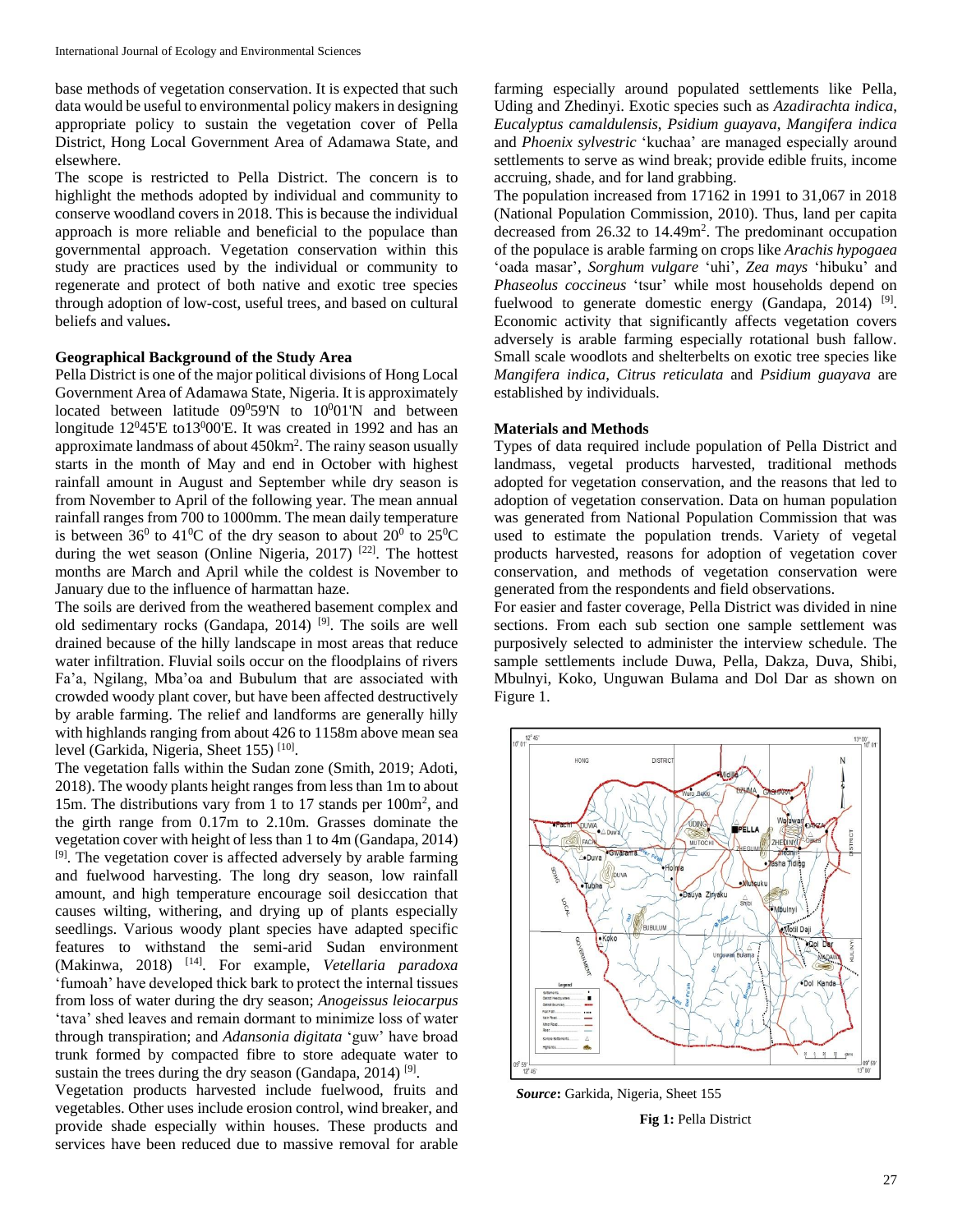To estimate the population of Pella District, arithmetic method was used than geometric to reduce over estimation (Zohry, 2012). Growth rate of 3.0% (Worldometers, 2019) was used to estimate the population from 17,162 in 1991 to 31,067 in 2018. Likewise, to estimate the sample size, 3.0% of 17,162 (population of 1991) was used in accordance with the rate of population increase (National Population Commission, 2010). Thus, 515 sample size was generated. The 515 assumed environmental resources exploiters which consist of both male and female were selected from the nine sample settlements using availability sampling technique while simple descriptive technique was used to analyze the data.

#### **Results and Discussions**

Vegetal products harvested include fuelwood, poles, native fruits and vegetables that are decreasing in accessibility; and vegetation reserves have been dereserved and converted into farmlands. The major causes of vegetation removal are arable farming, fuelwood harvesting, and construction of road networks and shelter. The population increased from 17162 in 1991 to 31,067 in 2018, density increased from 38 to 74 persons per km<sup>2</sup> while per capita decreased from  $26.32$  to  $13.51$ m<sup>2</sup>.

# **Respondents' Views on Adopted Methods of Vegetation Conservation**

The table presents results of the respondents' views on the adopted methods of vegetation conservation in Pella District.

Respondents Views on Adopted Methods of Vegetation Conservation

| S. No.         | <b>Adopted Methods</b>                                 | <b>RespondentsPercentage</b> |        |
|----------------|--------------------------------------------------------|------------------------------|--------|
| 1.             | Control of bush burning                                | 190                          | 36.89  |
| $\overline{c}$ | Associate vegetation cover with<br>traditional belief  | 118                          | 22.91  |
| 3.             | Adoption of environmentally friendly<br>arable farming | 82                           | 15.92  |
| 4.             | Adoption of tree planting                              | 64                           | 12.43  |
| 5.             | Adoption of conservative use of<br>vegetal products    | 38                           | 7.38   |
| 6.             | Adoption of wise vegetal products<br>harvesting        | 23                           | 4.47   |
|                | Total                                                  | 515                          | 100.00 |

**Table 1**

*Source***:** Field Study, 2018

#### **Control of bush burning**

From the table, 36.89% of the respondents are of the view that control of bush burning is the most important adopted approach to conserve vegetation cover. From the respondents, indiscriminate bush burning to hunt wildlife have been controlled by strict nominating. This is achieved by the penalty imposed by traditional institution (district, village and ward heads, and youth leaders) on defaulters. Such penalty includes provision of food materials like guinea corn to the family of those standing crops are affected by the fire, and enforced planting of five stands of *Vitellaria paradoxa* or *Parkia biglobosa* on community reserve land.

From the respondents, the aim of controlling indiscriminate bush burning is to protect the community vegetation reserves from reduction in crowdedness and species diversity especially in areas associated with traditional activities. Species such as *Cordia*  *abasynica* 'mimerawa' and *Bombox ceiba* 'tumoa' that are susceptible to bush fires, and are useful as components of traditional herbs are conserved. Moreover, the prohibition of bush burning especially on Motuchi and Zhegumi hills have encouraged the sustenance of crowded woody plants that provide conducive habitat to wildlife especially those considered as clones, reduce siltation of the pools, protect roofing materials like thatch, and pulp 'yemi' of tree species like *Acacia senegalensis* 'shiwa' and *Acacia albida* 'kaya' that are cattle feed during the dry season.

#### **Associate vegetation cover with traditional belief**

From 22.91% of the respondents, linkage of vegetation cover to traditional belief is the major approach adopted to conserve vegetation. Certain areas with crowded vegetation cover such as Dol Siri (lat.  $10^0.07'N$ , long.  $12^0.54'E$ ); Nya Miwa (lat.  $10^0.08'N$ , long.  $12^0.55'E$ ; and Nduvam (lat.  $10^0.09'N$ , long.  $12^0.52'E$ ) were isolated and associated with traditional activity like site for cleansing mental illness. The elders normally protect such areas by attaching spiritual values, prohibiting harvesting of plant materials, arable farming, Bush burning, and killing of wildlife within the environment. Occasionally, the elders perform certain traditional activities in the isolated places to frighten people. From the respondents, any violator was believed to be cursed by the evil spirit that lives in the place.

As a result of association of certain vegetal cover with traditional activities the communities have preserved crowdedness, species diversity and aesthetic beauty of vegetation cover on the local environment. This has broader advantages on protection of birds nesting place.

# **Adoption of environmentally friendly arable farming**

The table shows that 15.92% of the respondents stated that adoption of culturally accepted arable farming practices such as mixed cropping as an alternative to rotational bush fallow conserve vegetation cover. According to the respondents, they have significantly adopted mixed cropping to ensure against crop failure, to have variety of crop yields, to maximize use of the available land, and to improve soil fertility. Mixed cropping have reduced shift to reserve land in search of fertile soil with positive advantage on vegetation conservation at Mbalagi. Likewise, arable farmers' preserve woodland seedlings of edible tree species like *Parkia biglobosa* and *Vetellaria paradoxa* during annual farmland clearing and clean weeding. Such species form the predominant woodlands around settlements.

# **Adoption of tree planting**

From the table, 12.43% of the respondents opined that adoption of tree planting is an important action taken to conserve woodlands. The populace adopted tree planting to replace essential woodland species that are threatened to extinction especially around settlements. Individuals plant woody plant species that are useful and better adapted to the environment, as sources of food materials like *Mangifera indica*, better source of fuelwood like *Eucalyptus camaldulensis*, fast growing and relatively easy to propagate like *Azadirachta indica*. Such species are planted on bare lands exhausted of soil fertility especially around populated settlements like Pella, Uding and Zhedinyi. From the respondents', species of plants like *Vetellaria paradoxa*  is propagated by seed, *Khaya senegalinsis* by seedlings and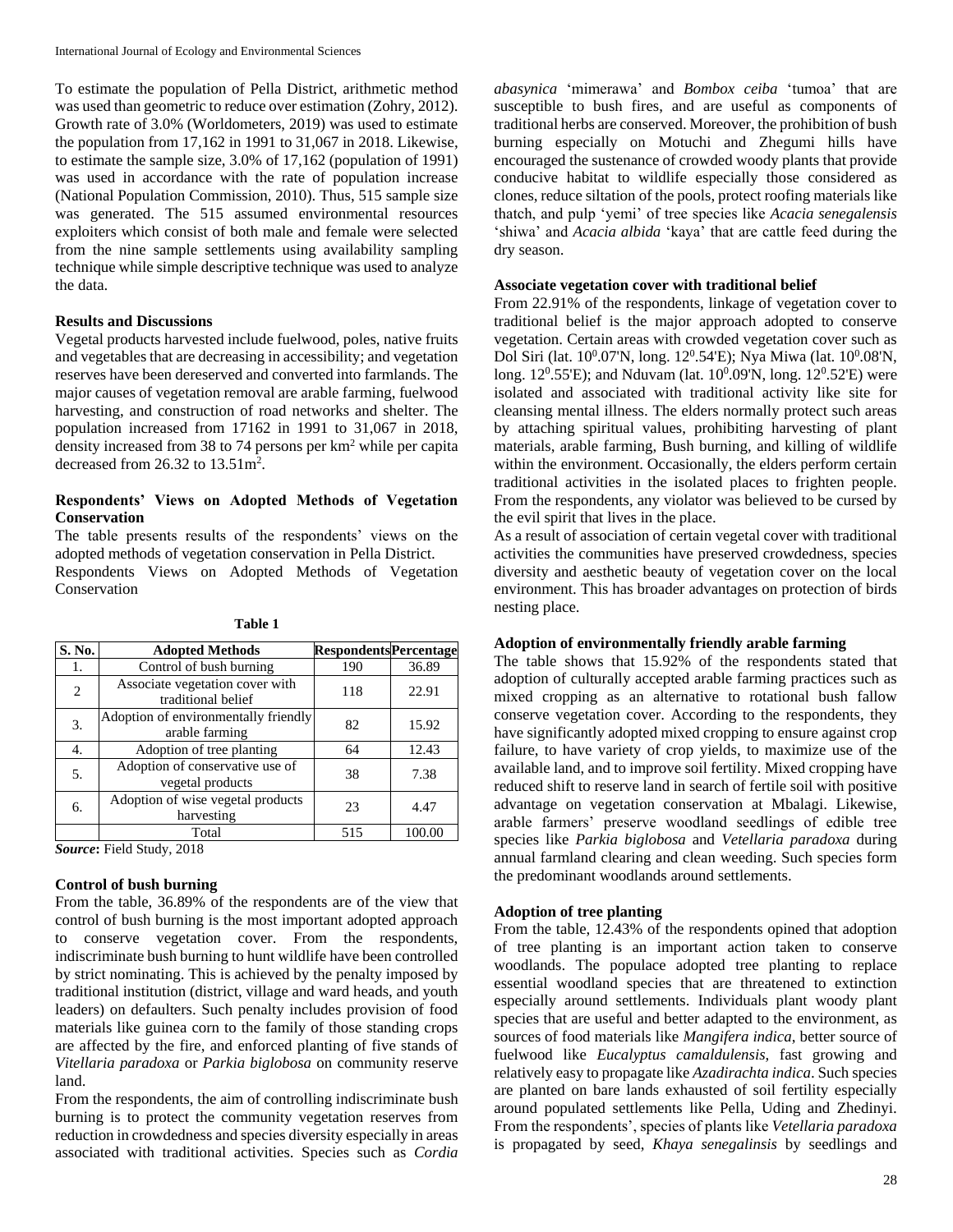*Bombox ceiba* by stem. Furthermore, individuals' occasionally plant trees for land grabbing.

Farmlands on floodplains of river Ngilang and Gurkuku that were on rice and sugar cane cultivation have been converted into orchard gardens on tree species like *Psidium guayava and Mangifera indica* as source of food and income accruing. Moreover, individual plant species like *Phoenix sylvestris* on gulley prone areas to protect dissection of farmlands and road incision.

# **Adoption of conservative use of vegetal products**

From the table, 7.38% of the respondent stated that adoption of conservative use of vegetal products is a factor for vegetation conservation. Households have significantly adopted conservative use of fuelwood, poles, thatch, native vegetables, charcoal and herbs due to increasing inaccessibility. The households conserve fuelwood by using about six twigs of wood per tripod to generate energy during cooking. Simultaneously, after cooking the remaining twigs and the charcoal are put out of fire and preserved for future use.

From the respondents, fresh roofing poles harvested from *Khaya grandfoliale* 'hechi', *Azadirachta indica*, *Anogeissus leiocarpus* 'tava' and *Bambusa tulda* 'guda' the bark is significantly burned to make the poles durable and as protection device against gnawing by weevil and ant. In the same way, harvested herbs and native vegetables like *Bombox costatum* 'bang' and relic like *Tamarindus indica* 'mbula' are thoroughly dried up, kept in a dry place against spoilage, and are used wisely. Such practices prolong period of harvesting thereby conserve the species. Likewise, the households use crop residues such as corn-stock 'chiva uhi' and maize cob 'dzangar hebuku' to generate domestic energy. The use of supplementary biofuel has reduced over dependence on woodlands. This has advantage on conservation of woody plant species and distribution.

# **Adoption of Wise Vegetal Products Harvesting**

From 4.47% of the respondents, adoption of wise vegetal products harvesting is a major management strategy to conserve vegetation. Thus, households have adopted harvesting fuelwood and timber strictly for domestic uses. To control this, indigenous hunters are assigned to monitor against commercial fuelwood and timber harvesters. Any suspected person is reported to district or ward head. Likewise, fuelwood and timber are strictly harvested from the full-grown species against the younger varieties. Also where available, they harvest the dry trees and stumps for fuelwood. This practice has advantage on protecting live woody plant stands.

More importantly, they prohibit pruning of woody plants like *Parkia biglobosa* 'nuna' and *Vetellaria paradoxa* 'fumoah' during flowering and fruiting periods. The reason is to protect the flowers and immature fruits containing seeds which are essential organ for regeneration in plants. Likewise, near settlements the indigenes disallow the pastoralists (Fulani and Mbororo) from lopping branches of tree species like *Khaya grandfoliale* 'hechi' and *Acacia albida* 'kaya' to feed the herd on palatable foliage. This is because continuous and prolonged lopping could endanger the species in the local environment.

From the respondents, they prune branches of species like *Vetellaria paradoxa*, *Anogeissus leiocarpus* and *Khaya senegalinsis* 'siri' that are infected by plant parasite 'kuradum'

and disease. Trimming of branches for varied reasons has advantages on woody plant conservation because it renews canopy cover of the full-grown tree stand, and eliminate parasite from community of plants.

# **Conclusion**

The population increased from 17,162 in 1991 to 31,067 in 2018 which leads to increase in farmlands, settlement sites and demand for more vegetal products. The predominant problem that necessitates the people to embark on vegetation management is the increasing decrease in fuelwood, and increase in wind velocity that destroy houses. Around more populated settlements indigenous species like *Parkia biglobosa* and *Vetellaria paradoxa* are ceding to exotics like *Mangifera indica* and *Azadirachta indica*. Individuals plant *Mangifera indica* around settlements for edible fruits, source of income accruing. The communities prohibit bush burning, adopt tree planting, and associate valuable spots with traditional belief as vegetation management strategy.

# **Recommendation**

The populace should intensify tree planting of both exotic and native woody plants species on distressed lands. More importantly, arable farmers should intensify preservation of seedlings of woody plants on farmlands during annual clearing and clean weeding. Population control should be introduced in the area to reduce the level of arable farming and vegetal products harvesting. More importantly, this research calls for investigation on other profitable and non-farming economic activities that could be undertaken to reduce the over dependence on soil fertility which has adverse effects on woody plants.

#### **References**

- 1. Adoti O. Three major types of vegetation in Nigeria. Available, 2018, https://www.legit.ng/ 1128065-threemajor-types-vegetation-nigeria.html Accessed 9 September 2019
- 2. Ayichew F. The paradox in environmental determinism and possibilism: A literature, 2014; 7:7. Journal of Geography and Regional Planning. DOI 10.5897/JGRP2013.0406 Available:https://www.researchgate.net/publication/274696 926\_The\_paradox\_in\_environmental\_determinism\_and\_po ssibilism\_A\_literature\_review Accessed: 21 September, 2019
- 3. Chand S. Forest Conservation: Useful Methods for Forest Conservation. Available, 2017, http://www. yourarticlelibrary.com/environment/forest/forestconservation-useful-
- 4. methods-for-forest- conservation/25277 Accessed: 6 July, 2019
- 5. Environmental Encyclopedia, 2019, Environmental Resources. Available: https://www.
- 6. encyclopedia.com/environment/encyclopedias-almanacstranscripts-and-maps/environmental-resources Accessed, 2019.
- 7. European Environmental Agency 2012. Environmental Quality. Available: https://en.
- 8. wikipedia.org/wiki/Environmental\_quality Accessed 6 July, 2018